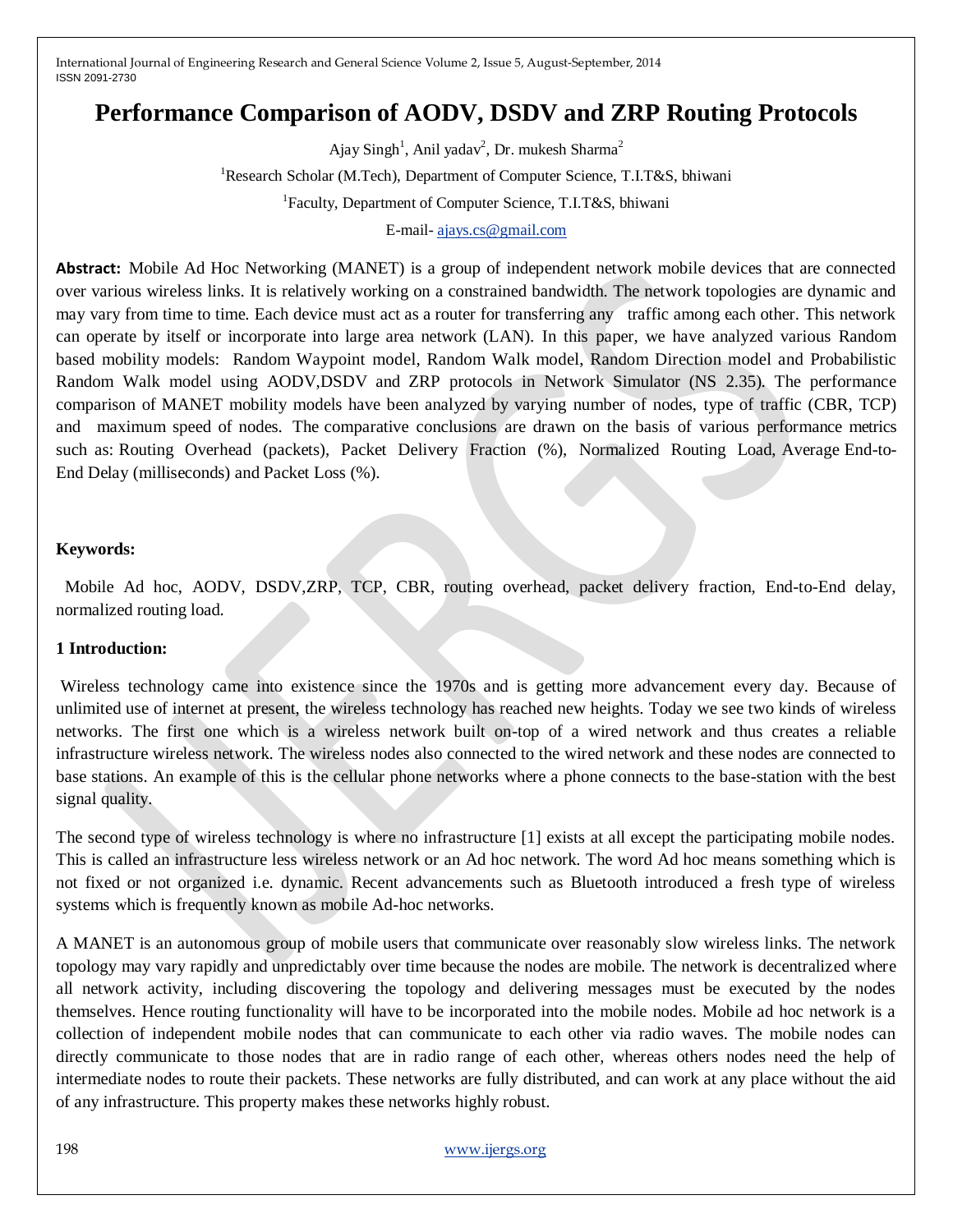In late 1980, within the Internet [1] Engineering Task Force (IETF) a Mobile Ad hoc Networking (MANET) Working Group was formed to standardize the protocols, functional specification, and to develop a routing framework for IP-based protocols in ad hoc networks. There are a number of protocols that have been developed since then, basically classified as Proactive/Table Driven and Reactive/On-demand Driven routing protocols, with their respective advantages and disadvantages, but currently there does not exist any standard for ad hoc network routing protocol and the work is still in progress. Therefore, routing is one of the most important issues for an ad hoc network to make their existence in the present world and prove to be divine for generations to come. The area of ad hoc networking has been receiving increasing attention among researchers in recent years. The work presented in this thesis is expected to provide useful input to the routing mechanism in ad hoc Networks.

### **2 Protocol Descriptions**

### **2.1 Ad hoc On Demand Distance Vector (AODV)**

AODV routing algorithm is a source initiated, on demand driven, routing protocol. Since the routing is "on demand", a route is only traced when a source node wants to establish communication with a specific destination. The route remains established as long as it is needed for further communication. Furthermore, another feature of AODV is its use of a "destination sequence number" for every route entry. This number is included in the RREQ (Route Request) of any node that desires to send data. These numbers are used to ensure the "freshness" of routing information. For instance, a requesting node always chooses the route with the greatest sequence number to communicate with its destination node. Once a fresh path is found, a RREP (Route Reply) is sent back to the requesting node. AODV also has the necessary mechanism to inform network nodes of any possible link break that might have occurred in the network.

# **2.2 Destination Sequenced Distance Vector (DSDV)**

The Destination Sequenced distance vector routing protocol is a proactive routing protocol which is a medications of conventional Bellman-Ford routing algorithm. This protocol adds a new attribute, sequence number, to each route table entry at each node. Routing table is maintained at each node and with this table; node transmits the packets to other nodes in the network. This protocol was motivated for the use of data exchange along changing and arbitrary paths of interconnection which may not be close to any base station.

# **2.3 Zone Routing Protocol (ZRP)**

ZRP is designed to address the problems associated with proactive and reactive routing. Excess bandwidth consumption because of flooding of updates packets and long delay in route discovery request are two main problems of proactive and reactive routing respectively. ZRP came with the concept of zones. In limited zone, route maintenance is easier and because of zones, numbers of routing updates are decreased. Nodes out of the zone can communicate via reactive routing, for this purpose route request is not flooded to entire network only the border node is responsible to perform this task. ZRP combines the feature of both proactive and reactive routing algorithms. The architecture of ZRP consists of four elements: MAC-level functions, Intra-Zone Routing Protocol(IARP),Inter-Zone Routing Protocol (IERP) and broadcast Routing Protocol(BRP). The proactive routing is based within limited specified zones and beyond the zones reactive routing is used. MAC-level performs neighbour discovery and maintenance functions. For instance, when a node comes in range a notification of new neighbour is sent to IARP similarly when node losses connectivity, lost connectivity notification is sent to IARP. Within in a specified zone, IARP protocol routes packets. IARP keeps information about all nodes in the zone in its routing table. On the other hand, if node wants to send packet to a node outside the zone, in that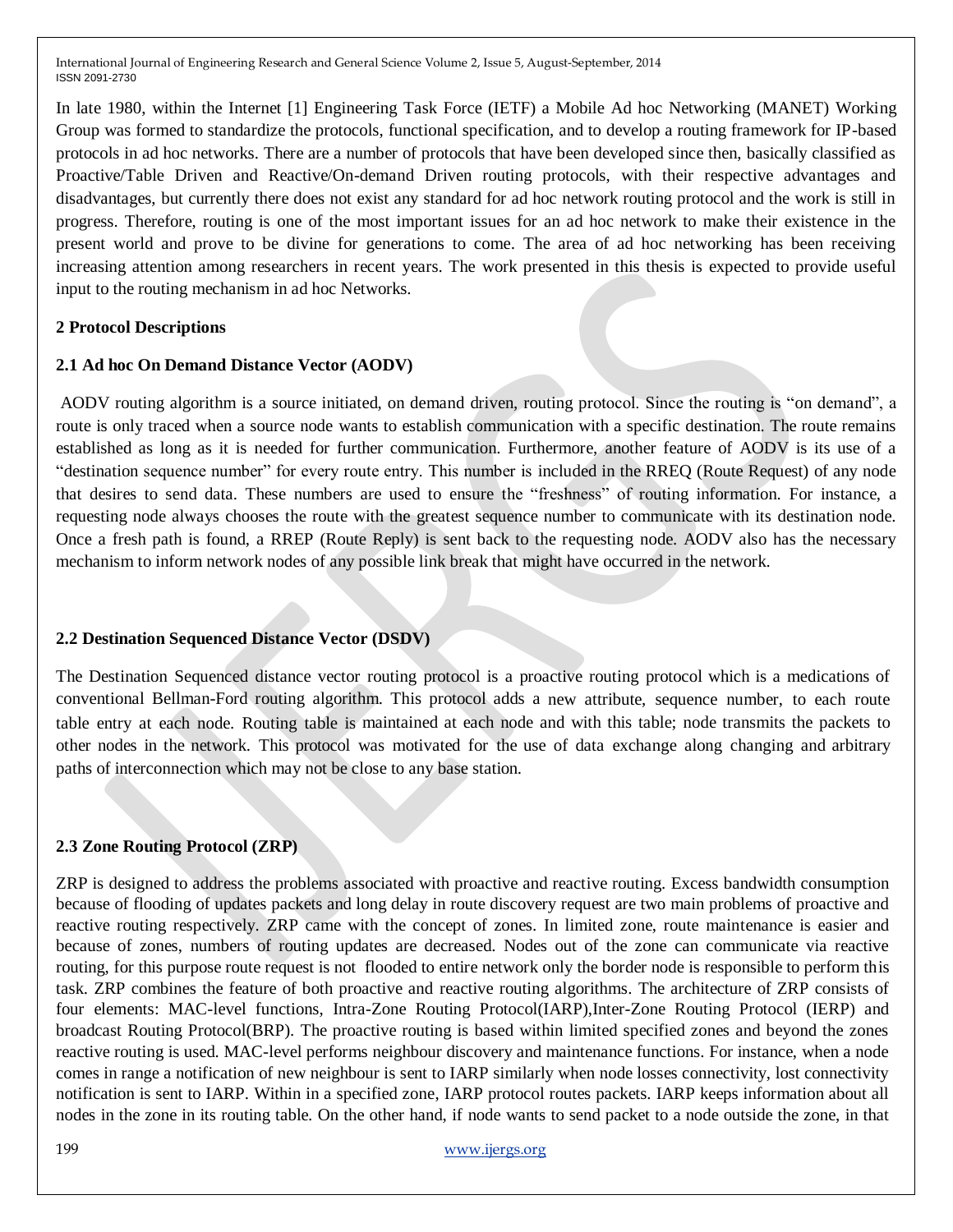case IERP protocol is used to find best path. That means IERP is responsible to maintains correct routes outside the zone. If IERP does not have any route in its routing table, it sends route query to BRP. The BRP is responsible to contact with nodes across Ad Hoc networks and passes route queries. Important thing in bordercasting mechanism of BRP is it avoids packets flood in network. BRP always passes route query request to border nodes only. Since only border nodes transmit and receive packets

## **3 Simulation**

Both routing techniques were simulated in the same environment using Network Simulator (ns-2). AODV, DSDV & ZRP were tested by the traffic i.e. TCP. The algorithms were tested using 50 nodes. The simulation area is 1000m by 1000m where the nodes location changes randomly. The connection used at a time is 30. Speed of nodes varies from  $1 \text{ m/s}$  to 10m/s. by using TCP traffic we calculate performance of these two protocols for different random based mobility model. i.e.:

- (i) Random Waypoint (RWP)
- (ii) Random walk(RW)
- (iii) Random direction(RD)
- (iv) Prob. Random Walk(PRW)

### **4 Simulation result**

The results of our simulation will be presented in this section. First we will discuss the results of both AODV, DSDV & ZRP protocol for different matrices and after that we make the comparison between the two protocols.

### **4.1 Pause Time Model Result**

This test studied the effects of increasing pause time on the performance of three routing protocols. As pause time increases, mobility in terms of change in directions (movement) decreases. When a pause time occurs, node stops for a while and select another direction to travel. If speed is deifned as constant then for every occurance of pause time, speed of node remains constant. In this model pause time changes from 0s to 400s while other parameters (nodes=50, speed=10 m/s, data sending rate=16kbps and no. CBR flows=10) are constant.



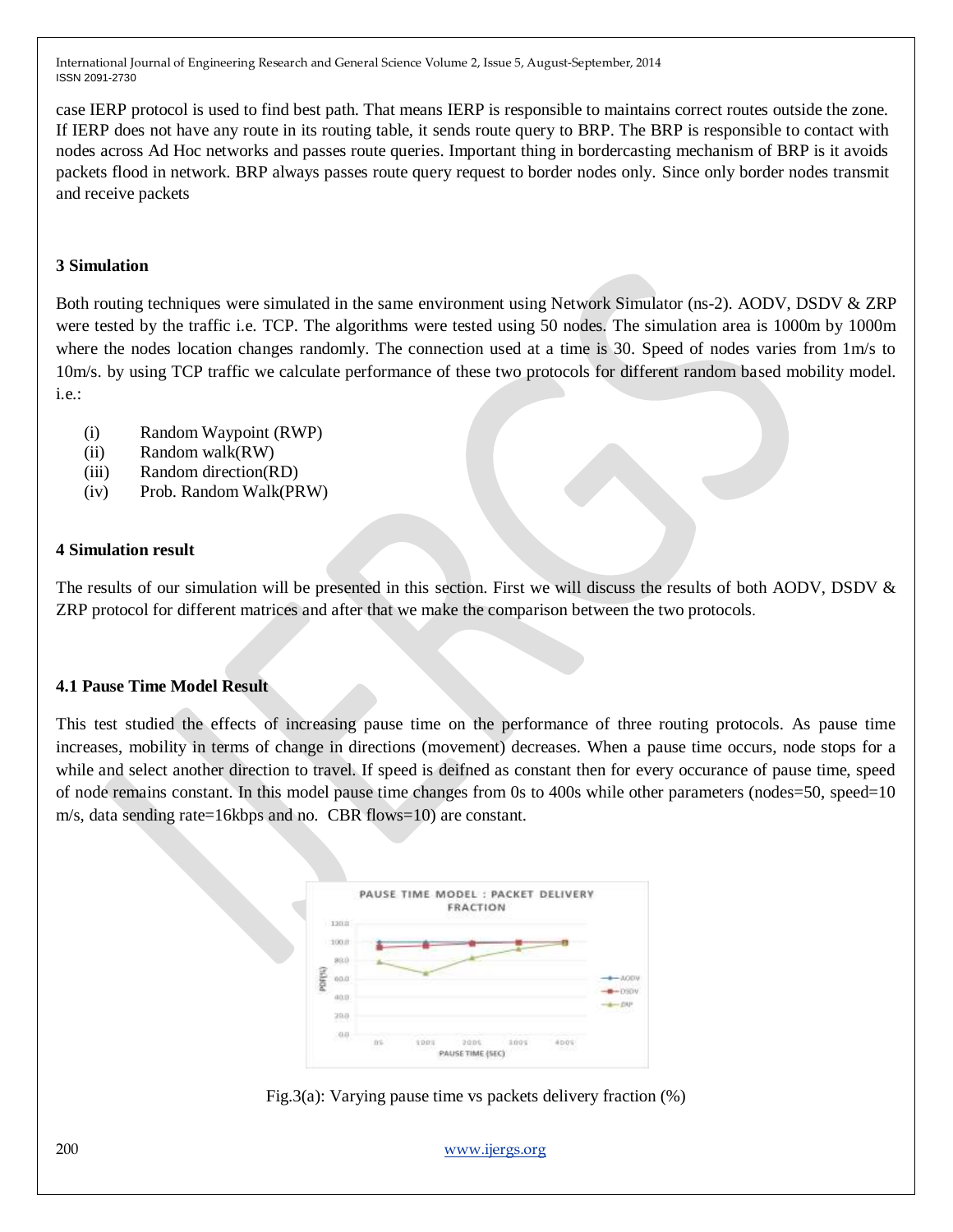

Fig. 3(b) Varying pause time vs average network end-to-end delay (in seconds)



Fig. 3(c): Varying pause time vs routing cost(in packets)

The figures 3(a),3(b) and 3(c) demonstrate packets delivery fraction, avg. Network delay and routing cost when pause time varies from 0s to 400s. Figure 3(a) shows difference in packets delivery fractions of protocols. The performance of AODV is almost 100%. We recorded an average of 99% packets delivery for AODV during the whole simulation. DSDV was closed behind to AODV and showed second best performance. With smaller pause time (higher node's movement) DSDV delivered 90% of data packets successfully. As pause time increased (node's movement decrease d)DSDV packets delivery ration also increased and during pause time 300s and 400s DSDV gave similar performance as AODV. Same happened with ZRP. At pause time0s, 80 % of packets delivery fraction is recorded. We observed slightly low packets delivery fraction value of ZRP at pause time 100s. Although the value of packets delivery at this point should have been higher than the previous one. We check the NAM file but didn't find anything going wrong. One possible reason could be the far placement of sources and destinations before the pause time 100s occurred.

Figure 3(b) shows average end-to-end network delay. In high nodes movement , delay of ZRP is recorded 0.1s. As node's movement slowed down till pause time 400s, delay offered by ZRP also moved down and approached to near AODV as shown in fig. 3(b). DSDV and AODV showed nearly similar performance in terms of delay. But DSDV is bit smoother and offered lower delay compare to AODV. An average of 0.011s is recorded for DSDV, AODV possessed the second best position with an average delay of 0.014 s. While ZRP offered an average delay of 0.4 s.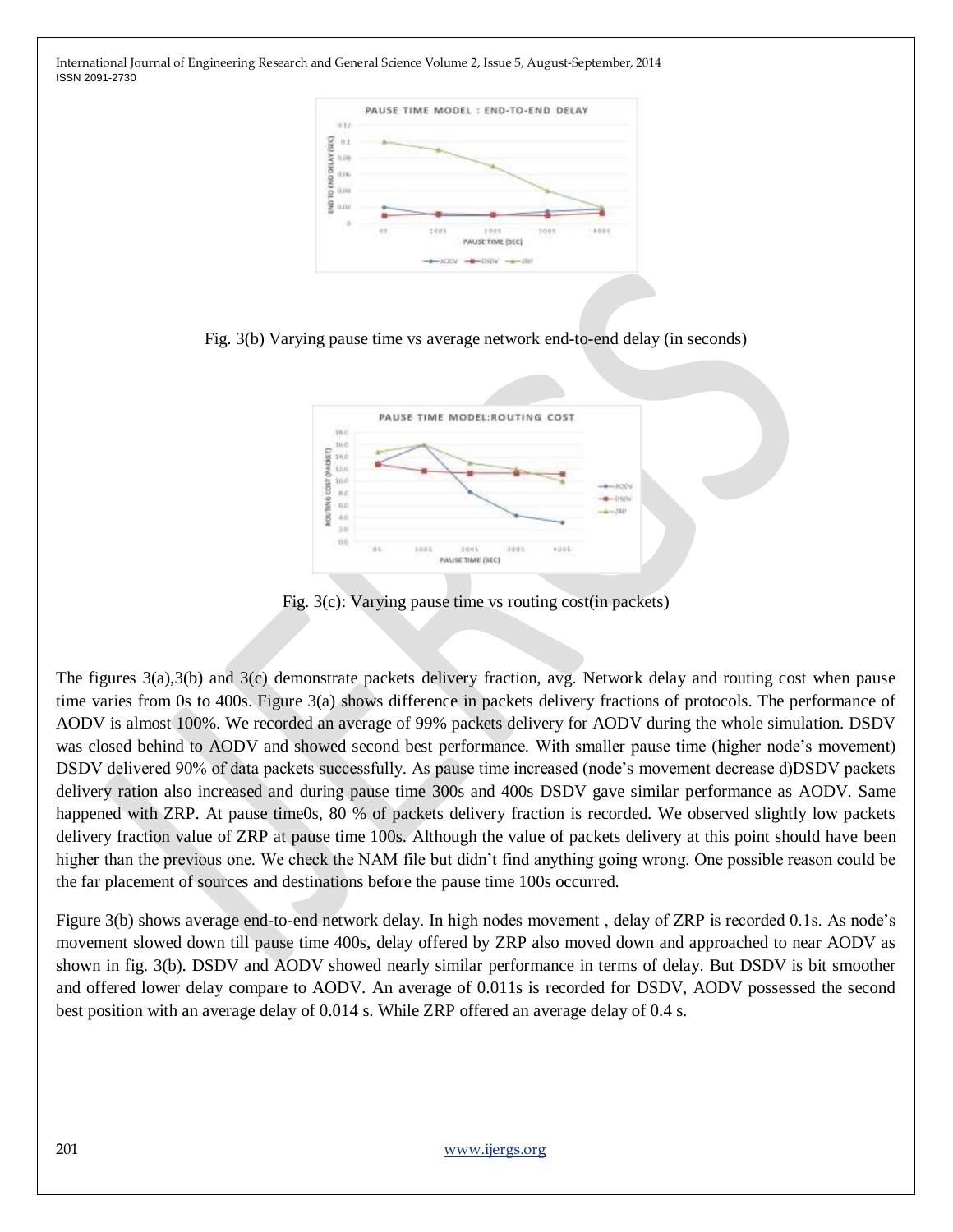## **4.2 Speed Model Simulation Results**







Fig. 4(b) Varying speed vs average network end-to-end delay (in seconds)

Figure 4(b) shows tha average end-to-end network delay. We didn't see much difference between the delay values of AODV and DSDV. But DSDV performed slightly better than AODV and showed a constant performance with and average delay of 0.01s. Although AODV showed similarity with DSDV but at maximum speed of 50 m/s delay increased from 0.017 to 0.05s. Comparatively, ZRP showed high delay values. At speed 20 m/s delay slightly went down and again increased as node's speed increased. ZRP maintains an average of 0.1s delay.



Fig. 4(c ) Varying speed vs routing cost (in packets)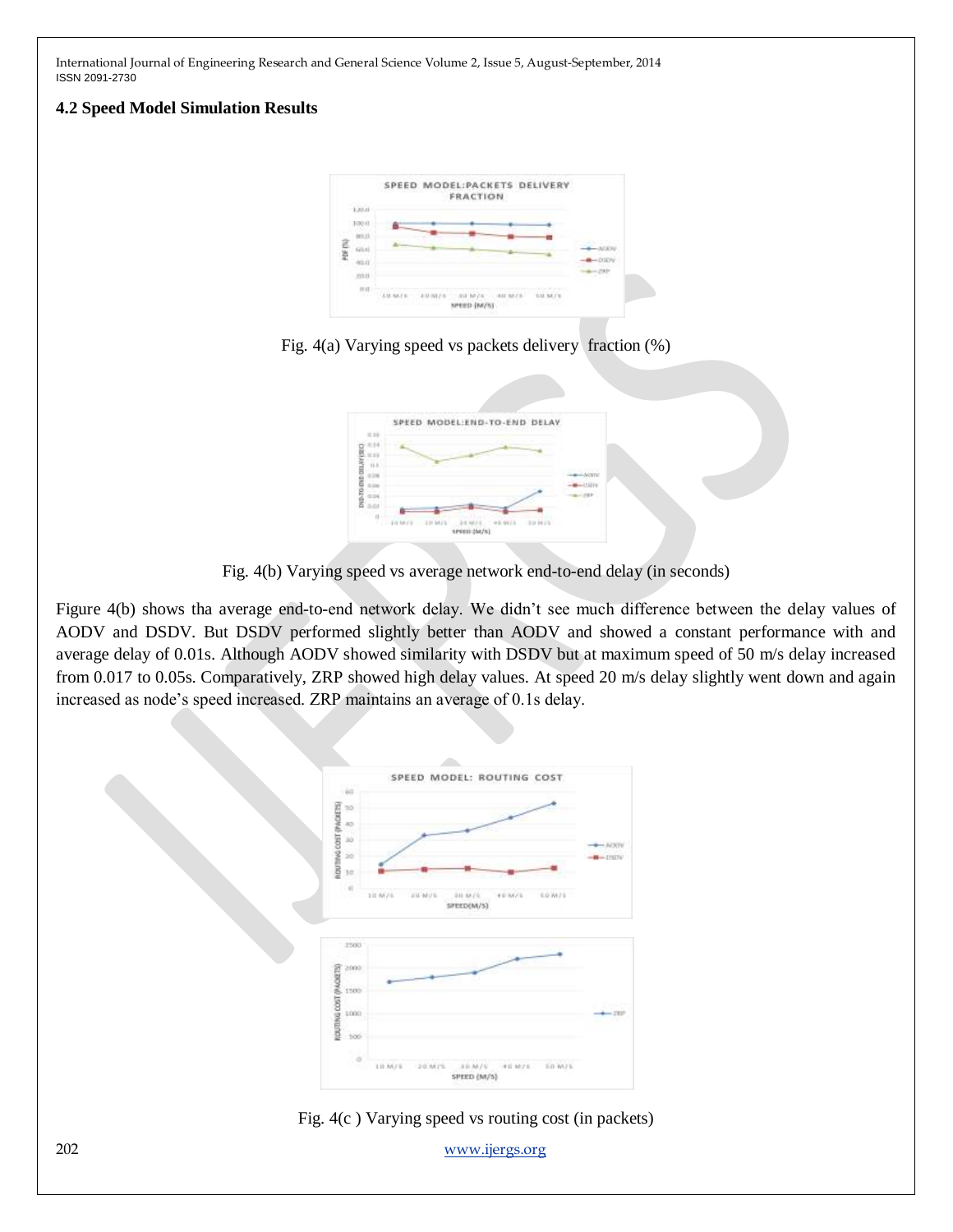Figure 4 (c) illustrates routing cost introduced in network. DSDV maintained an average of 12 control packets per data packets throughout the simulation. As speed increased, routing overhead of AODV also increased and reached up to 54 control packets per data packets. ZRP showed a high routing overhead. The maximum recorded routing load at high mobility was 2280 control packets.



Fig.5(a) Varying nodes vs packets delivery fraction (%)

Figure 5(a) 5 (b) and 5(c) show protocols performance in network model. We recorded consistent packets delivery fraction values of AODV in different network seize. In contrast, ZRP achieved consistent packet delivery till network size of 30 nodes. An average of 96% delivery ratio is recorded. In network size of 40 nodes, ZRP packets delivery fraction fell down from 95% to 91%. While in network size of 50 nodes the lowest value of packets delivery fraction is recorded  $(69\%)$ .DSDV showed the 3<sup>rd</sup> best performance in network model in terms of packets delivery fraction. As size of network increased , packets delivery fraction value of DSDV also increased and reached up to 91%. Packets delivery fraction comparison of protocols can be seen in figure 5(a). In terms of delay, figure 5(b), DSDV showed slightly consistent performance with an average delay of 0.01s. But delay of AODV varies in between 0.012s and 0.026s during whole simulation. ZRP, on the other hand, gave lowest delay as compared to AODV and DSDV until network size of 30 nodes. From network size of 30 nodes to 40 nodes, we saw slight increase in delay value of ZRP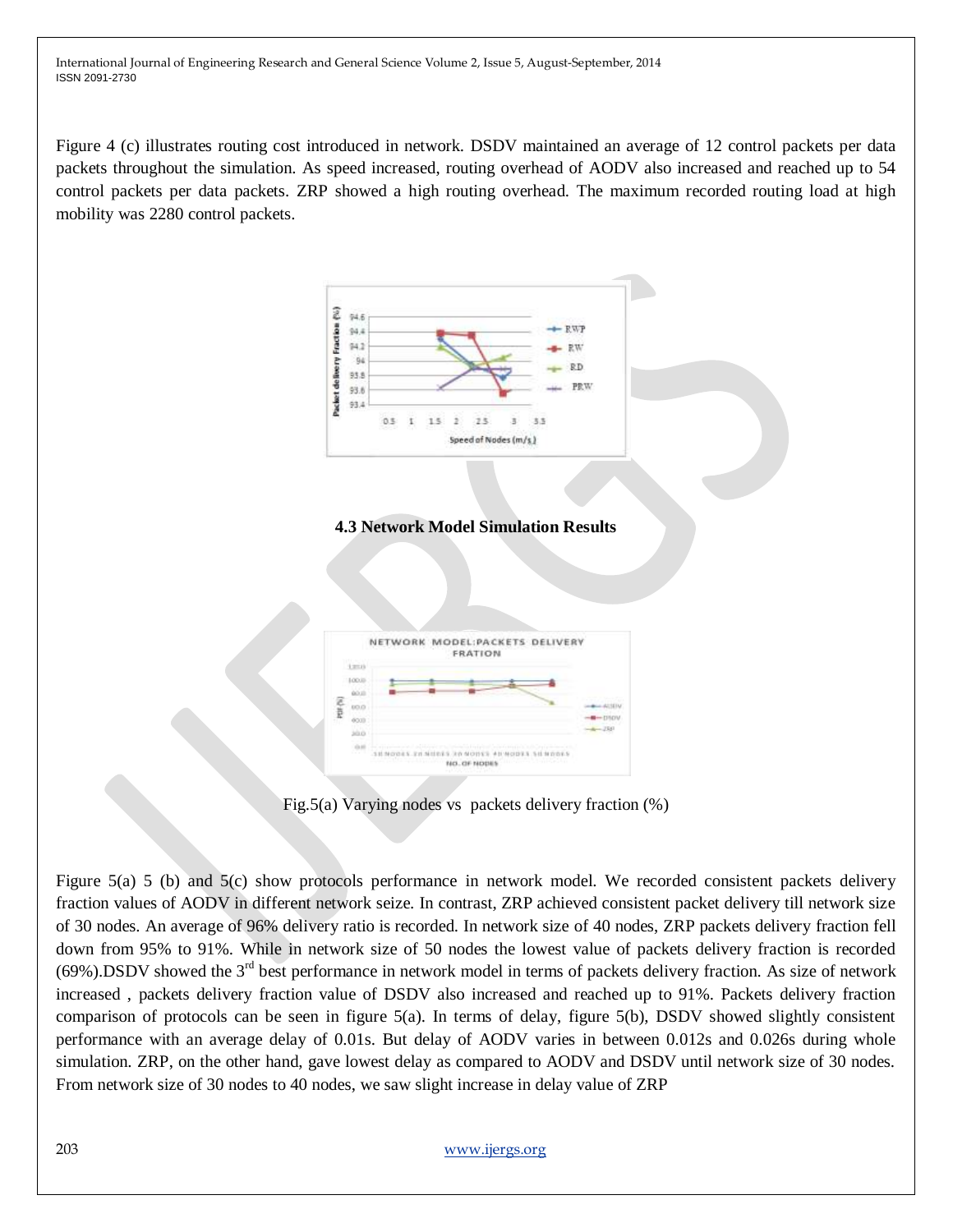





Fig. 5 (c ) Varying nodes vs routing cost ( in packets)

Figure 5(a) 5(b) and 5(c) show protocols performance in network model. We recorded consistent packets delivery fraction values of AODV in different network seize. In contrast, ZRP achieved consistent packet delivery till network size of 30 nodes. An average of 96 % delivery ratio is recorded. In network size of 40 nodes, ZRP packets delivery fraction fell down from 95% to 91%. While in network size of 50 nodes the lowest value of packets delivery fraction is recorded (69%).DSDV showed the 3rd best performance in network model in terms of packets delivery fraction. As size of network increased, packets delivery fraction values of DSDV also increased and reached up to 91%. Packets delivery fraction comparison of protocols can be seen in figure 5(a). In terms of delay, figure 5(b), DSDV showed slightly consistent performance with an average delay of 0.01s. But delay of AODV varies in between 0.012 and 0.026s during whole simulation. ZRP, on the other hand, gave lowest delay as compared to AODV and DSDV until network size of 30 nodes. From network size of 30 nodes to 40 nodes, we saw slight increase in delay value of ZRP and from nodes 40 to 50, there was a drastic increase in delay value. The maximum delay we calculated for ZRP at this point is 0.095s.

Figure 5 (c) demonstrates routing cost offered by protocols. From the figure , it is quite visible that routing load of ZRP is much higher than of AODV and DSDV. As network became fully dense the routing load of ZRP reached up to 1915 control packets per data packets. AODV and DSDV also showed the same behaviour . However, DSDV comparatively gave low routing load and an increased of 3 to 4 control packets are calculated as network size increased. AODV seemed to approach to DSDV when network size was 20 nodes but just after this point the load raised and reached up to 22 control packets. After the network size of 40 nodes we saw a consistent performance of AODV.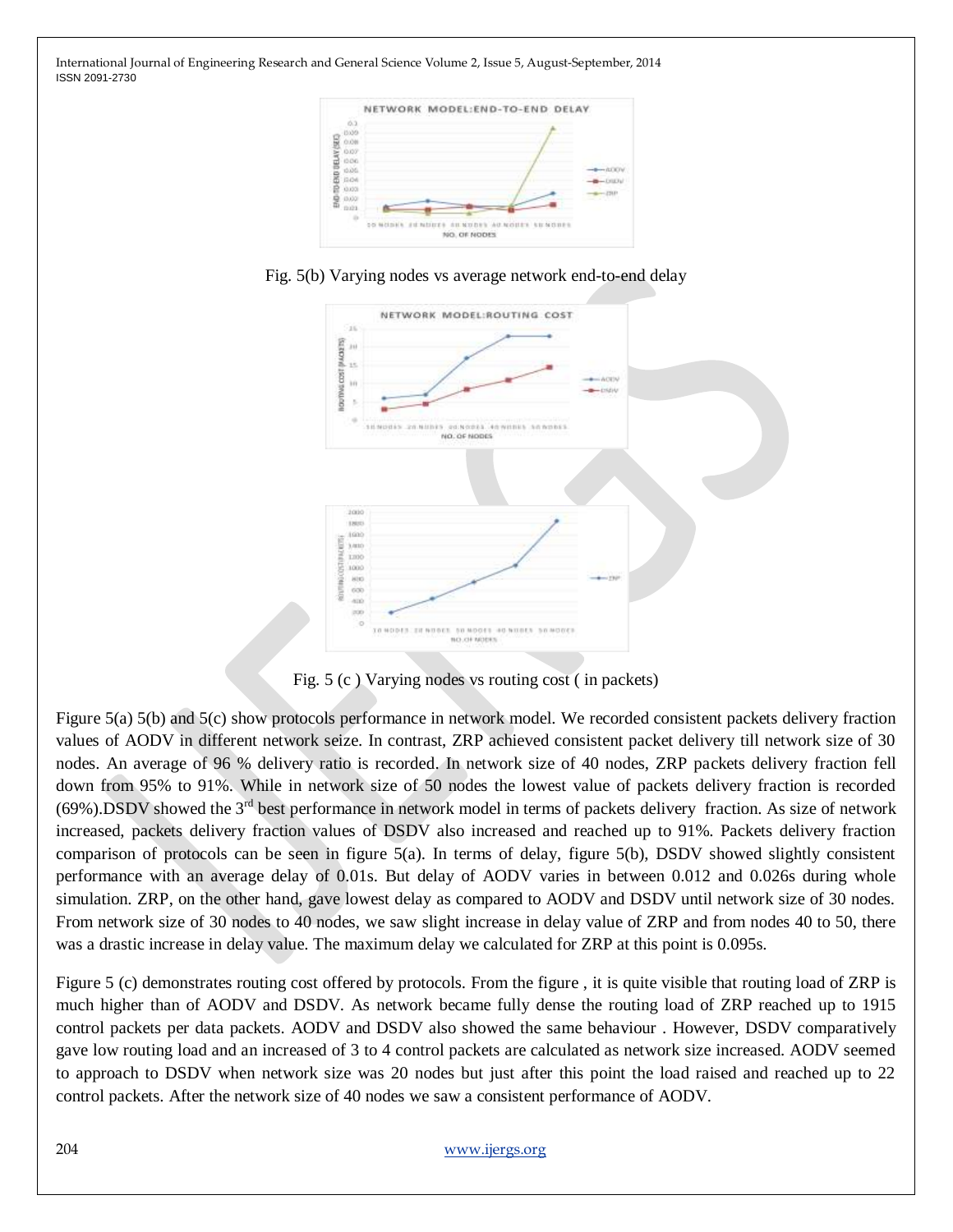## **4.4 Load Model Simulation Results**

In this testing model, varying parameter is data sending rate. With 10 CBR sources we offered different workload. Load increased from 4 to 20 data packets/second while pause time is null, node's speed is 10 m/s and number of nodes are 50.



Figures 6(a), 6(b) and 6(c) highlight relative performance of three protocols on load model. As seen in figure 6(a) packets delivery fraction of all protocols are affected as data sending rate increased. DSDV looked closer to AODV. Both maintained consistent delivery ratio till rate of 8 data packets/s. As sending rate increased from that point both protocols started droping data packets. At sending rate of 20 packets/s, AODV and DSDV gave lowest packets delivery fraction i.e 63% and 66% respectively. ZRP suffered badly when load increased and gave worst packets delivery fraction at sending rate of 8,12,16 and 20 packets/s.

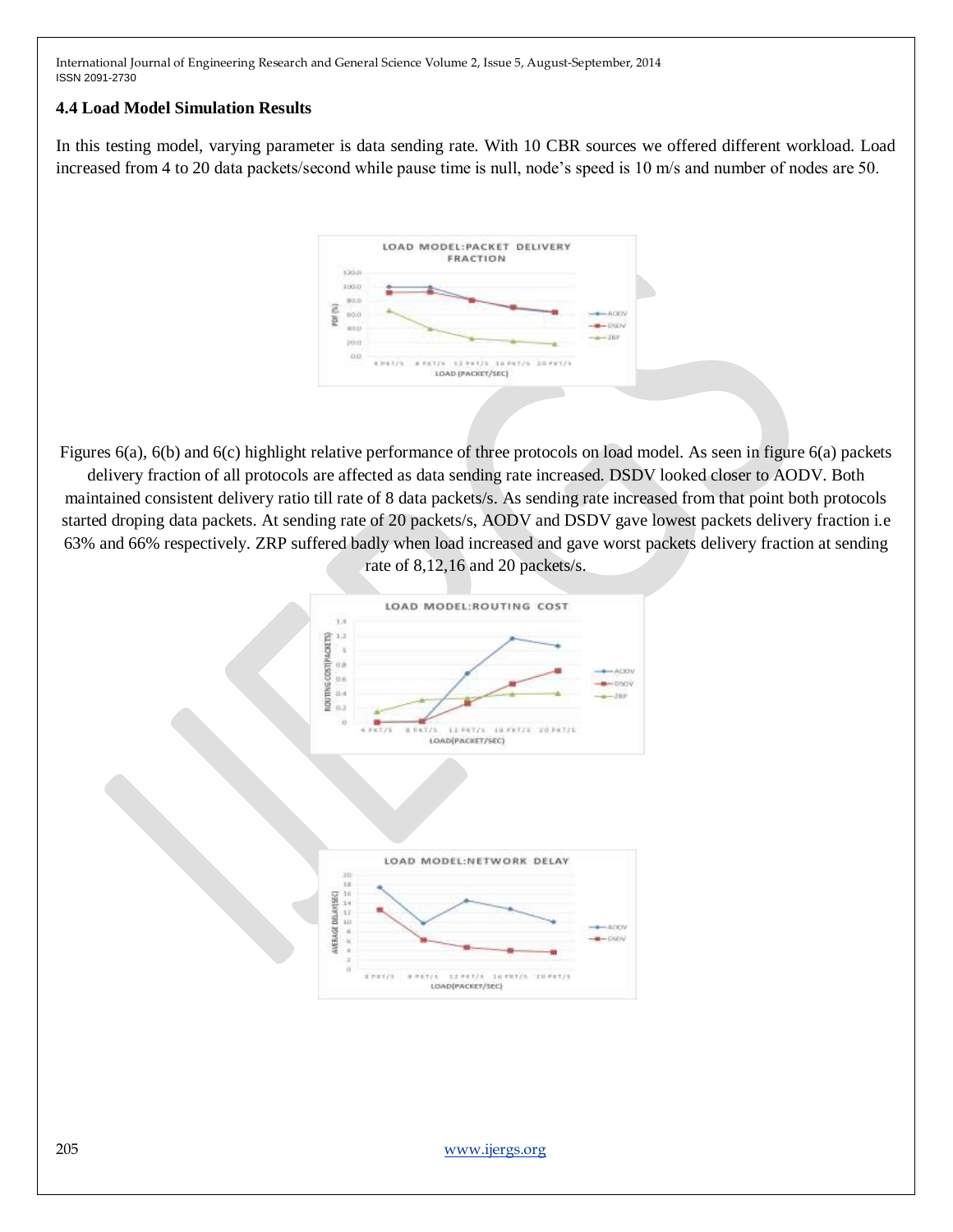

ZRP delivered only 18% f data packets at sendinf rate of 20 packets/s. Network delay can be found in figure 6(b). As figure highlights , ZRP maintained an average delay of 0.3s against increasing load. AODV and DSDV initially showed small delay value under low sending rate. As offered load increased from 8 packets/s to on ward, both AODV and DSDV reported high delay values.AODV however showed a rapid increased in delay and reported highest delay value of 1.064s when transmission rate was 16 packets/s Routing cost of protocols in load model is presented in fugure 6(c). As shown in figure the routing cost of DSDV is lower than AODV. As load in the network increases DSDV generates less routing packets. AODV gave slightly higher overhead than DSDV. For AODV, from offered load of 4 packets/s to 8 packets/s.

Finally at maximum applied load AODV generated 10 control packets. ZRP in this model again generated high number of control packets But this time as compare to figures  $5(c)$  and  $4(c)$ . ZRP showed variation in routing load. From the sending rate of 8 to 16 packets/s. ZRP generated an average of 1540 control packets. At highest sending rate of 20 packets/s ZRP generated 1756 control packets.

# **4.5 Flow Model Simulation Results**

In this testing model each CBR flows generated 16 kbps of traffic. Number of flows (connections) varied from 5 to 25. This model evaluates the strength of protocols in various source connections.

Figure 7(a), 7(b) and 7(c) show results we drawn after simulation. As shown in figure 7(a) packets delivery fraction of ZRP is lower than other two protocols. As number of flows increased from 5 to 25 sources, packets delivery fraction of ZRP also suffered and moved down fastly. For 5 sources both ZRP and DSDV delivered almost same number of packets to destination. But as number of CBR sourcesincreased DSDV maintained its packets delivery (an average of 90%) continuesly till the end of simulation while ZRP started dropping packets. Finally for 25 number of CBR sources ZRP only delivered 38% of data packets to destination. AODV outperformed here and delivered 99% of data packets against increasing number of CBR sources. Average network delay is shown in figure 7(b). AODV and DSDV , both showed small delay values and almost same values till 20 number of CBR sources. Only a slight increase in delay (near to 0.1s) of both protocols happened for 25 number of CBR sources. From the start till end, delay of ZRP countinuesly moved up as number of CBR sources increases and reached up to highest value fo 0.543s. ZRP offered high delay as compared to AODV and DSDV.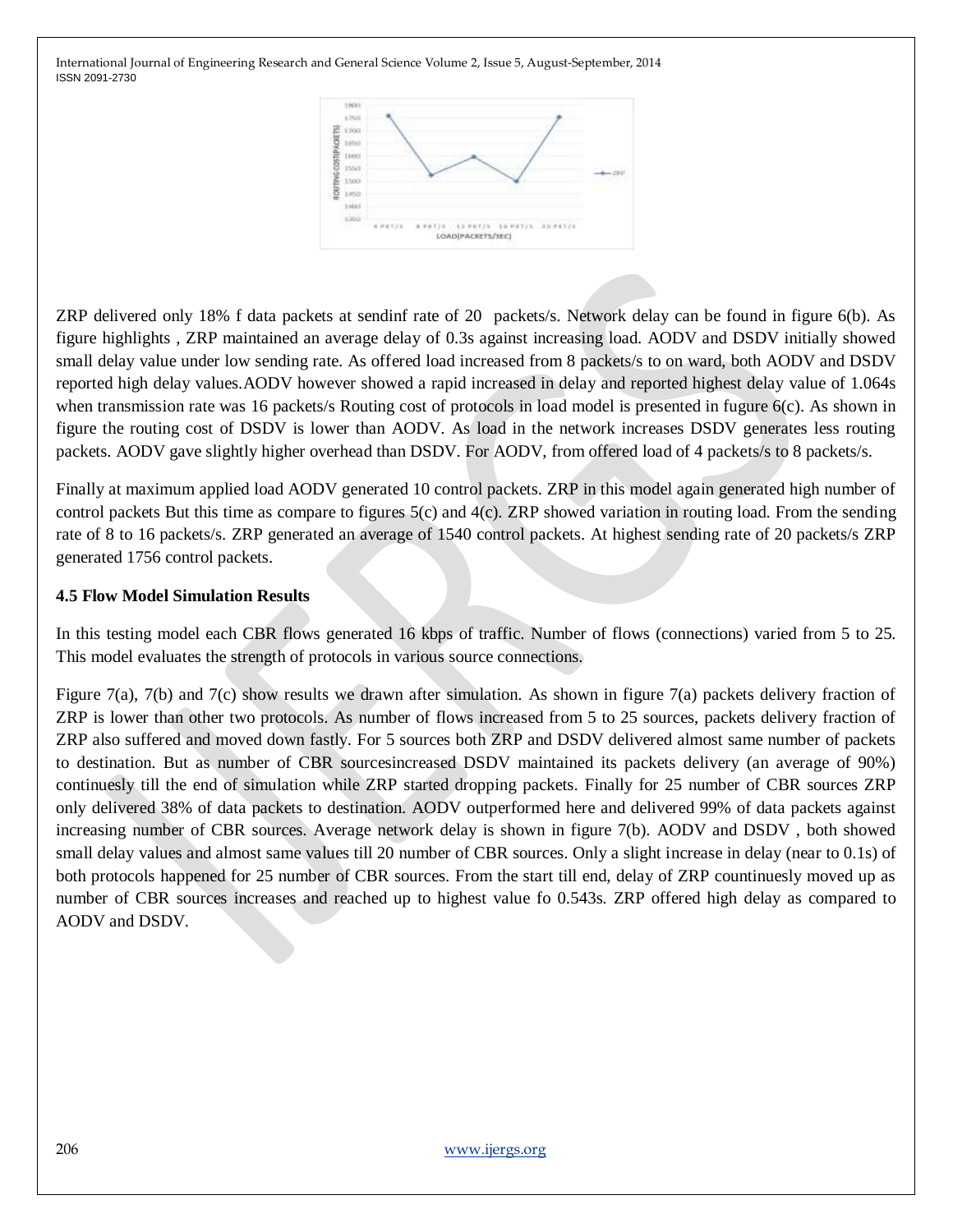



Routing cost of all the protocols reduced when number of CBR sources increased as shown in figure 7(c). If we see AODV and DSDV, initially for 5 number of sources AODV generated 18 control packets while DSDV generated 23